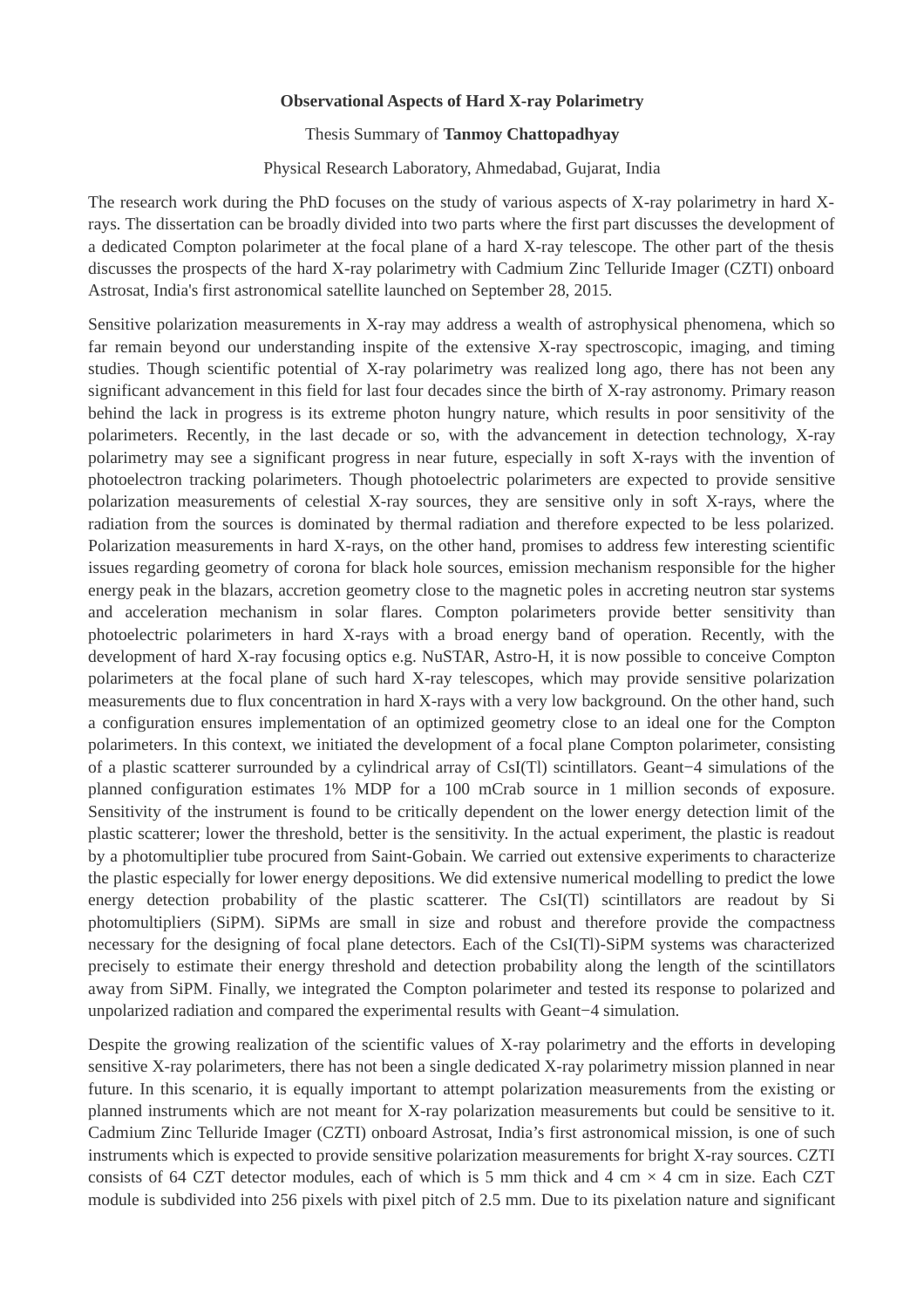Compton scattering efficiency at energies beyond 100 keV, CZTI can work as a sensitive Compton polarimeter in hard X-rays.
 We attempted detailed Geant−4 simulations and polarization experiments with the flight configuration of CZTI for partially polarized and 100% unpolarized radiation with varying polarization angles.
 The results demonstrate that CZTI will have significant polarization measurement capability for bright sources in hard X-rays.
 In last 15 months of successful operation of AstroSat, CZTI has observed Crab, the Pulsar nebula for  $\sim$  500 ks and we could detect  $\sim$  34% polarization of Crab with  $\sim$  6 sigma detection significance.
 The high detection significance also allows to attempt for phase resolved polarimetry of Crab, results of which are extremely interesting and could be vital to constrain the theoretical models on pulsar emission geometry and mechanism.
 CZTI can also be explored as a wide angle GRB monitor at energies beyond 100 keV and in last 12 months after the launch, CZTI has detected 47 GRBs, among which 11 GRBs show clear and statistically significant polarization signature.

Polarization measurement is an additional capability of CZTI. CZTI is primarily a spectroscopic instrument with coded mask imaging.
 To properly utilize the spectroscopic capabilities of CZT detectors, it is important to generate accurate response matrix for CZTI, which in turn requires precise modelling of the CZT lines shapes for monoenergetic X-ray interaction.
 CZT detectors show an extended lower energy tail of an otherwise Gaussian line shape due to low mobility and lifetime of the charge carriers.
 On the other hand, interpixel charge sharing may also contribute to the lower energy tail making the line shape more complicated.
 In my PhD research, I have developed a model to predict the line shapes from CZTI detector taking into account the mobility and lifetime of the charge carriers and charge sharing fractions.
 The model predicts the line shape quite well and has been used to generate pixel-wise response matrix for CZTI for spectroscopic studies of the X-ray sources.

Please find the full thesis at https://zenodo.
org/record/50640#.
WMXLqN8QZac

## PUBLICATIONS (resulted from the thesis)

- 1.
 Orthogonal components in the hard X-ray polarisation of the Crab
- S. V. Vadawale, T. Chattopadhyay, N.P.S. Mithun, A.R.Rao, D. Bhattacharya, A. Vibhute, V.B. Bhalerao, G.C. Dewangan, R. Misra, B. Paul, S. Sreekumar, P. Vinod, E. Samuel, P. Priya, S. Seetha

(Under communication with Nature Astronomy)

2.
 Prompt emission polarimetry of Gamma Ray Bursts with AstroSat CZT-Imager **T. Chattopadhyay**, S.
 V.
 Vadawale, A.
 R Rao, et al.
 (To be submitted)

3.
 Line profile modelling for multi-pixel CZT detectors. T. Chattopadhyay, S. V. Vadawale, A. R. Rao, D. Bhattacharya, Mithun N. P. S., V. Bhalerao Proc.
 SPIE, vol − 9905, 2016

4.
 Prospects of hard X-ray polarimetry with Astrosat-CZTI **T. Chattopadhyay**, S.
V.
 Vadawale, A.
 R.
 Rao, S.
 Sreekumar, D.
 Bhattachariya Experimental Astronomy, vol − 37, page − 555, year − 2014

5.
 Hard X-ray Polarimetry with Astrosat-CZTI

S. V. Vadawale, T. Chattopadhyay, A. R. Rao, D. Bhattacharya, V. B. Bhalerao, N. Vagshette, P. Pawar, S. Sreekumar Astronomy & Astrophysics, vol − 578, page − A73, year − 2015

6.
 Development of a Hard X-ray focal plane Compton Polarimeter: A compact polarimetric configuration with Scintillators and Si photomultipliers

**T. Chattopadhyay**, S. V. Vadawale, S. Goyal, Mithun N. P. S., A. Patel, R. Shukla, T. Ladiya, Shanmugam M.
, V.
 R.
 Patel, G.
 P.
 Ubale